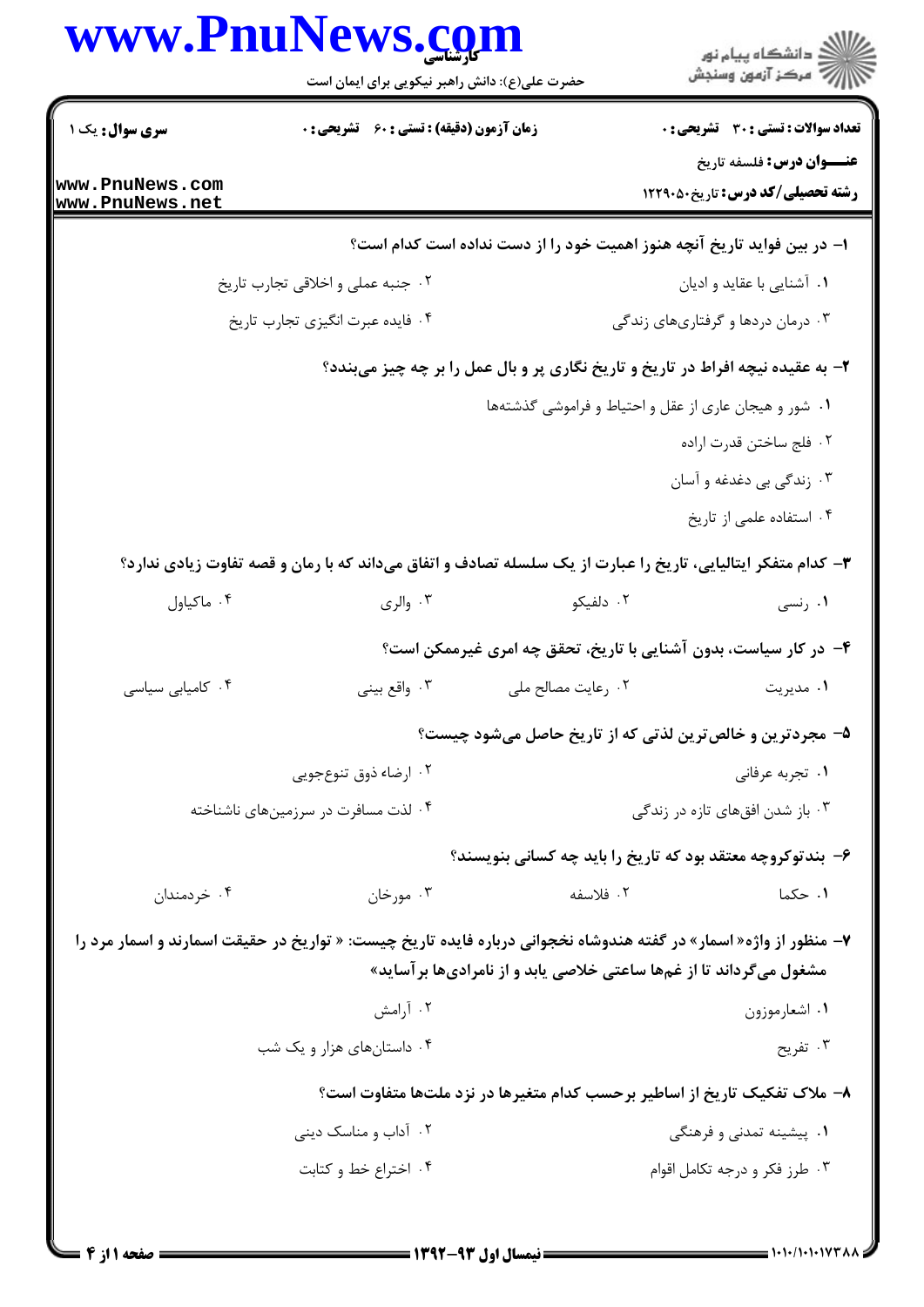|                            | حضرت علی(ع): دانش راهبر نیکویی برای ایمان است                                                                  |                                                                              | ڪ دانشڪاه پيام نور<br>ر∕ آرمون وسنڊش                                  |
|----------------------------|----------------------------------------------------------------------------------------------------------------|------------------------------------------------------------------------------|-----------------------------------------------------------------------|
| <b>سری سوال : ۱ یک</b>     | زمان آزمون (دقیقه) : تستی : 60 ٪ تشریحی : 0                                                                    |                                                                              | تعداد سوالات : تستي : 30 - تشريحي : 0                                 |
| www.PnuNews.com            |                                                                                                                |                                                                              | <b>عنـــوان درس:</b> فلسفه تاریخ<br>رشته تحصیلی/کد درس: تاریخ ۱۲۲۹۰۵۰ |
| www.PnuNews.net            |                                                                                                                | ۹- چرا حصول معرفت تاریخی ًنزد قدما غیرممکن بوده است؟                         |                                                                       |
|                            | ۰۲ زیرا بر جزئیات مبتنی بود                                                                                    |                                                                              | ٠١. چون بركليات مبتنى بود                                             |
|                            | ۰۴ زیرا امری نامحتمل بود                                                                                       |                                                                              | ۰۳ چون غیرقابل اثبات بود                                              |
|                            | ∙۱− رابطه علیت، کسانی از مورخان را که مایل به قبول نقش ماوراءطبیعت و مشیت الهی تاریخ نیستند به نتیجهای میرساند |                                                                              |                                                                       |
|                            |                                                                                                                |                                                                              | آن راچه می خوانند.                                                    |
| ۰۴ ماوراءتاريخ             | ۰۳ فلسفهتاريخ                                                                                                  | ۰۲ تاریخنگری                                                                 | ٠١ تاريخ گرايي                                                        |
|                            | 11- قدما به صورت مکرر ۖ و گاه مورخان وقایعی را که از عهده توجیه آنها برنمیآمدهاند ۖ چه می نامند؟               |                                                                              |                                                                       |
| ۰۴ معجزه                   | ۰۳ جادو                                                                                                        | ۰۲ اتفاق                                                                     | ۰۱ تصادف                                                              |
|                            |                                                                                                                |                                                                              | ۱۲– محتوای کدام گزینه <u>نادرست است؟</u>                              |
|                            |                                                                                                                |                                                                              | ٠١ امر خارق العاده در كار تاريخ معنا ندارد                            |
|                            |                                                                                                                | ۰۲ آنچه وقوع معجزه را محل تردید میسازد نظم طبیعت است                         |                                                                       |
|                            |                                                                                                                |                                                                              | ۰۳ معجزات در میان اقوام متمدن معمول نیست                              |
|                            |                                                                                                                |                                                                              | ۰۴ معجزه اختصاص به ادیان الهی دارد                                    |
|                            |                                                                                                                | ۱۳- کدام گزینه در زمره دلایل نسبی و اکثری بودن مفهوم ضرورت در تاریخ نمیباشد؟ |                                                                       |
|                            | ۰۲ شرطی بودن مفهوم ضرورت                                                                                       |                                                                              | ٠١. محدوديت اطلاعات مورخ                                              |
|                            | ۰۴ نسبی بودن اطلاعات مورخ                                                                                      |                                                                              | ۰۳ هماهنگی میان اسباب و غایات                                         |
|                            | ۱۴– جان ریچاردگرین، مورخ انگلیسی در خلق آثار تاریخی خود به کدام مقوله توجه ویژه نشان داد؟                      |                                                                              |                                                                       |
| ۰۴ روح اجتما <i>عی</i> ملت | ۰۳ تاريخ قهرمانان                                                                                              | ٠٢ تاريخ فرمانروايان                                                         | ۰۱ تاريخ مردم                                                         |
|                            | ۱۵– در بررسی کتیبههای مختلف، مورخ باید به دنبال چه چیز باشد؟                                                   |                                                                              |                                                                       |
|                            | ۰۲ طرز فکر دینی                                                                                                |                                                                              | ۰۱ اولین شاهد                                                         |
|                            | ۰۴ اولین ترجمه                                                                                                 |                                                                              | ٠٣ اولين يا لااقل قديميترين تحرير                                     |
|                            | ۱۶– اولین مورخ که در یک تاریخ عمومی، خود را از توجیه خوارق در تاریخ بینیاز یافت چه کسی بود؟                    |                                                                              |                                                                       |
| ۰۴ هيوم                    | ۰۳ ابن مسکویه                                                                                                  | ۰۲ اسپینوزا                                                                  | ۰۱ راوندی                                                             |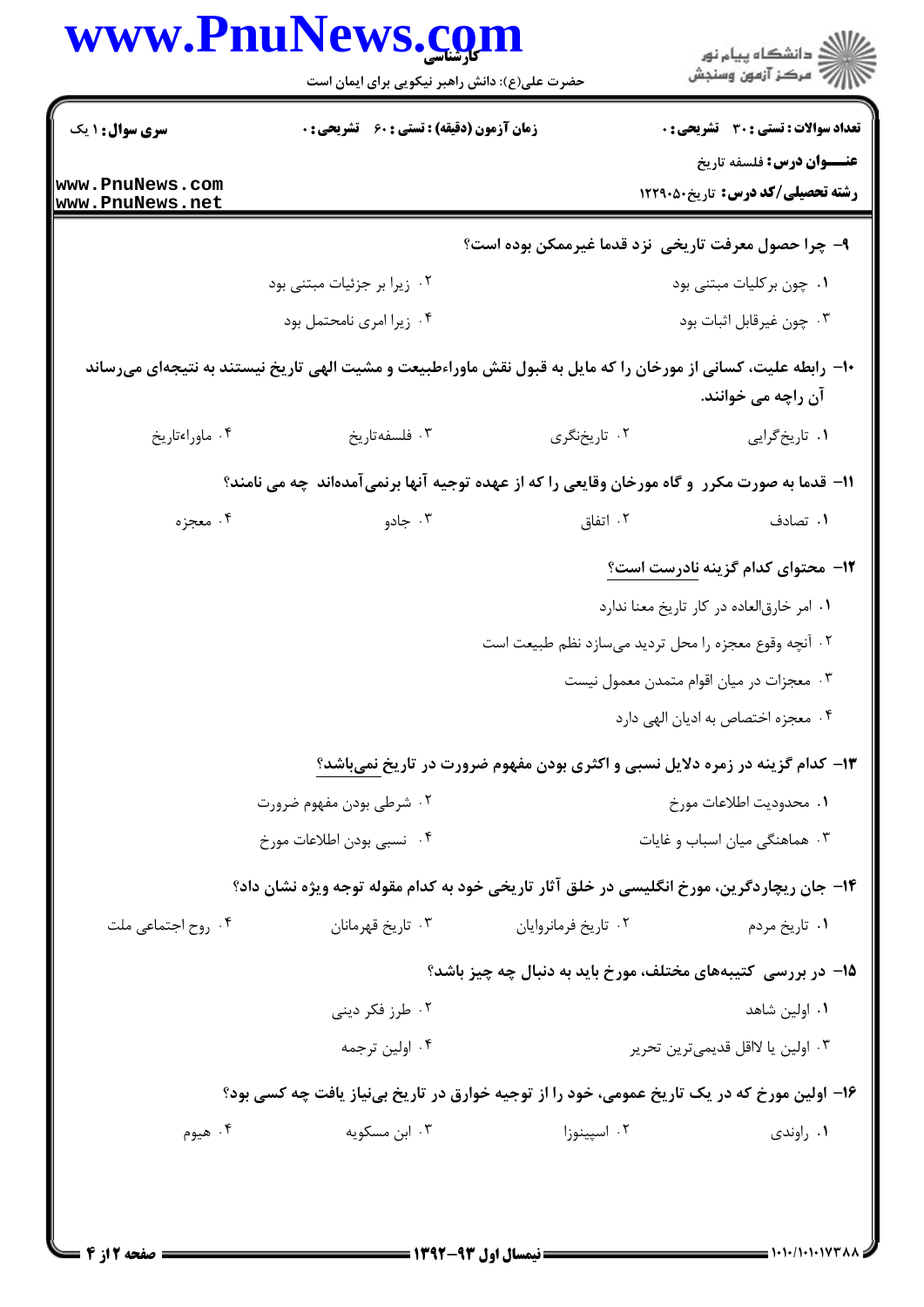| www.PnuNews.com                    | حضرت علی(ع): دانش راهبر نیکویی برای ایمان است                       |                              | ر<br>دانشڪاه پيام نور)<br>اڳ مرڪز آزمون وسنڊش                                                                                                 |  |
|------------------------------------|---------------------------------------------------------------------|------------------------------|-----------------------------------------------------------------------------------------------------------------------------------------------|--|
| <b>سری سوال :</b> ۱ یک             | <b>زمان آزمون (دقیقه) : تستی : 60 ٪ تشریحی : 0</b>                  |                              | <b>تعداد سوالات : تستی : 30 ٪ تشریحی : 0</b>                                                                                                  |  |
| www.PnuNews.com<br>www.PnuNews.net |                                                                     |                              | <b>عنـــوان درس:</b> فلسفه تاريخ<br>رشته تحصیلی/کد درس: تاریخ۵۰+۱۲۲۹                                                                          |  |
|                                    |                                                                     |                              | ۱۷- عنصر تاریخی در خداینامک و شاهنامه از چه عهدی آغاز میشود؟                                                                                  |  |
| ۰۴ پیشدادیان                       | ۰۳ کیانیان                                                          | ۰۲ هخامنشیان                 | ٠١ ساسانيان                                                                                                                                   |  |
|                                    |                                                                     |                              | ۱۸– جهانبینی مسیحی در تاریخنویسی شرق نزدیک، آنچه از خواننده طلب میکرد عبارت از چه چیزی بود؟                                                   |  |
| ۰۴ تسلیم و زودباوری                | ۰۳ اعتقاد به مشیت الهی                                              | ۰۲ اغراض و تعصبات            | ٠١. اعتقاد به مكاشفات                                                                                                                         |  |
|                                    |                                                                     |                              | ۱۹- کدام گزینه جزو شروط عمده مورخ از نظر تاریخنویسی مسلمین نمیباشد؟                                                                           |  |
| ۰۴ پرهيز از اغراض                  | . $\mathsf{r}$ فببط                                                 | ۲. عدالت                     | ٠١. واقع گرايي                                                                                                                                |  |
|                                    | <b>۳۰</b> - ابن خلدون دگرگونیهای جهان را بیشتر معلول چه امری میدید؟ |                              |                                                                                                                                               |  |
|                                    | ۰۲ مسأله عمران در جامعه                                             |                              | ٠١. وضعيت اجتماعي اقوام                                                                                                                       |  |
|                                    | ۰۴ وجود عصبيت در اقوام                                              |                              | ۰۳ طرز معيشت اقوام                                                                                                                            |  |
|                                    |                                                                     |                              | <b>۲۱</b> – نظریه کدام مورخ مسلمان درباره فواید تاریخ و اهداف تجربی و عملی آن شاید خلاصه جامعی از ملاحظات مسلمین در این<br>باب باشد؟          |  |
| ۰۴ ابن مسکویه                      | ۰۳ ابن اثیر                                                         | ۰۲ ابن فندق                  | ٠١ ابن جوزي                                                                                                                                   |  |
|                                    |                                                                     |                              | ۲۲- اشپینگلر مدعی بود که با اتخاذ کدام روش می توان آینده را باز شناخت؟                                                                        |  |
|                                    | ۰۲ قیاس و استدلال و استنتاج                                         | ٠١. مطالعات تطبيقي رويدادها  |                                                                                                                                               |  |
|                                    | ۰۴ برقراری رابطه علیت بین حوادث و اسباب عالم                        | ۰۳ درون بینی و اشراق مورخانه |                                                                                                                                               |  |
|                                    |                                                                     |                              | ۲۳- به عقیده هاینریش ریکرت تاریخ برخلاف علوم طبیعی مشتمل بر چه امری است؟                                                                      |  |
| ۰۴ ذهن گرایی آگاهانه               | ۰۳ آنچه باید بوده باشد                                              | ۰۲ قضاوت ارزشها              | ٠١ توصيف واقعيت                                                                                                                               |  |
|                                    |                                                                     |                              | <b>۲۴</b> - کدام فیلسوف و مورخ اروپایی میخواست شیوه نقادی کانت را در مورد آنچه وی « عقل تاریخی» یا « تعقل تاریخی»<br>میخواند نیز به کار ببرد؟ |  |
| ۰۴ سنسيمون                         | ۰۳ بندتوکروچه                                                       | ۰۲ زیمل                      | ۰۱ ویلهلم دیلتای                                                                                                                              |  |
|                                    |                                                                     |                              | ۲۵- کدام گزینه جزو علل خطا در کار مورخ نمیباشد؟                                                                                               |  |
|                                    | ۰۲ شتابزدگی در قضاوت                                                |                              | ۰۱ خطا گاه امری است منطقی                                                                                                                     |  |
|                                    | ۰۴ برقراري تعادل ميان حقيقت و واقعيت                                |                              | ۰۳ ضعف و نقص عقل انسان                                                                                                                        |  |